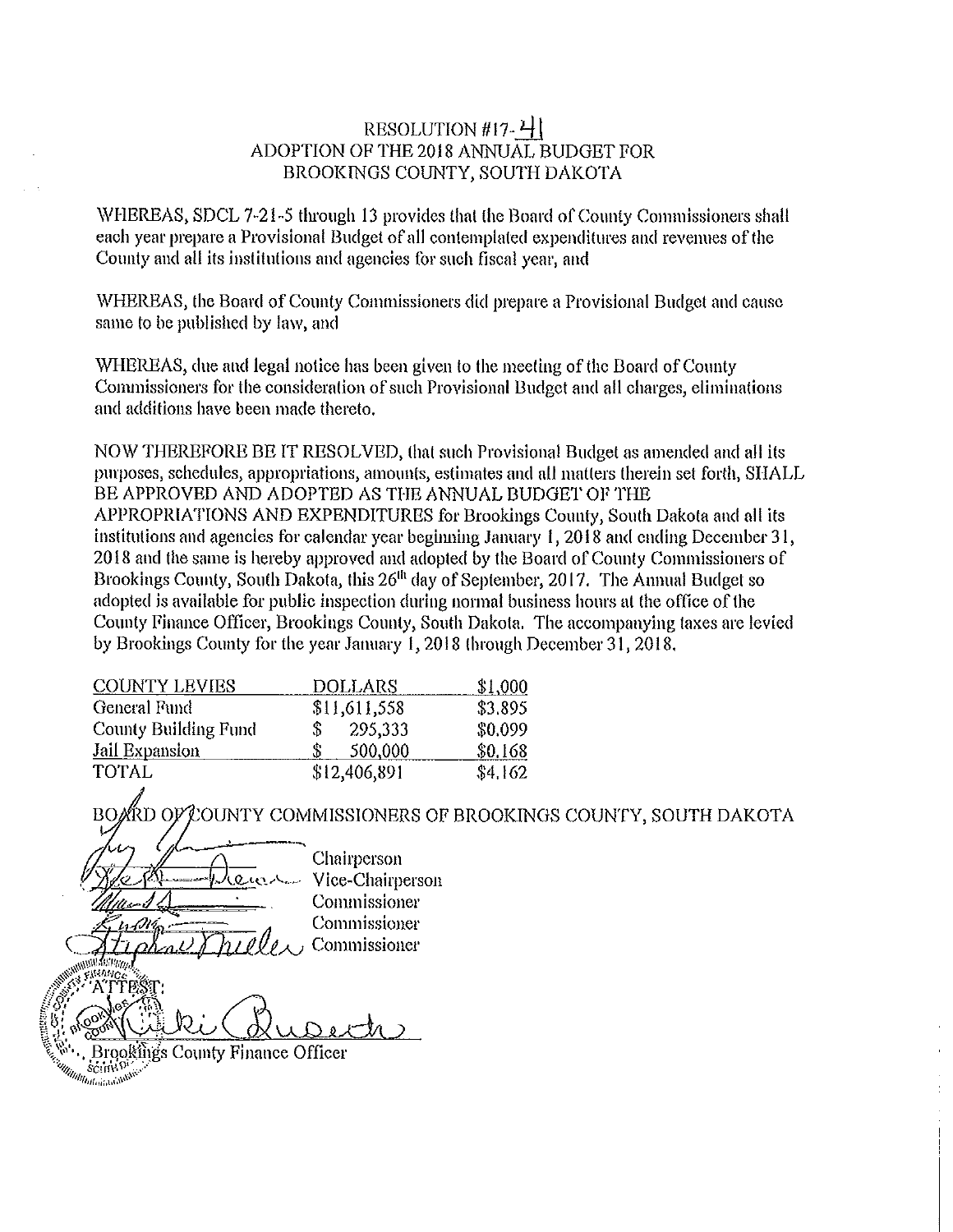|                                       |              |          |            |            | GOVERNMENTAL FUNDS |            |            |                 |                |                 |
|---------------------------------------|--------------|----------|------------|------------|--------------------|------------|------------|-----------------|----------------|-----------------|
|                                       |              | Road     |            | Emergency  | Domestic           |            | <b>ROD</b> | County          | Jail Expansion |                 |
|                                       | General      | & Bridge | E-911      | Mgmt       | Abuse              | Sobriety   | Relief     | Building        | Project        | Debt Service    |
|                                       | Fund 101     | Fund 201 | Fund 207   | Fund 226   | Fund 229           | Fund 248   | Fund 250   | <b>Fund 301</b> | Fund 304       | <b>Fund 401</b> |
| <b>General Government</b>             |              |          |            |            |                    |            |            |                 |                |                 |
| 110 Legislative                       |              |          |            |            |                    |            |            |                 |                |                 |
| 111 Board of County Commissioners     | 477,320.00   |          |            |            |                    |            |            |                 |                |                 |
| 112 Contingency                       | 630,682.00   |          |            |            |                    |            |            |                 |                |                 |
| 120 Elections                         | 194,703.00   |          |            |            |                    |            |            |                 |                |                 |
| 130 Judicial                          | 649,000.00   |          |            |            |                    |            |            |                 |                |                 |
| 140 Financial Administration          |              |          |            |            |                    |            |            |                 |                |                 |
| 143 Finance                           | 590,879.00   |          |            |            |                    |            |            |                 |                |                 |
| 150 Legal Services                    |              |          |            |            |                    |            |            |                 |                |                 |
| 151 States Attorney                   | 717,688.00   |          |            |            |                    |            |            |                 |                |                 |
| 153 Law Library                       |              |          |            |            |                    |            |            |                 |                |                 |
| 154 Teen Court                        | 25,000.00    |          |            |            |                    |            |            |                 |                |                 |
| 160 Other Administration              |              |          |            |            |                    |            |            |                 |                |                 |
| 161 General Government Building       | 537,906.00   |          |            |            |                    |            |            | 370,000.00      |                |                 |
| 162 Director of Equalization          | 516,637.00   |          |            |            |                    |            |            |                 |                |                 |
| 163 Register of Deeds                 | 232,455.00   |          |            |            |                    |            | 12,000.00  |                 |                |                 |
| 165 Veteran's Service Officer         | 82,826.00    |          |            |            |                    |            |            |                 |                |                 |
| 166 Predatory Animal (GFP)            | 7,825.00     |          |            |            |                    |            |            |                 |                |                 |
| 171 Technology                        | 347,677.00   |          |            |            |                    |            |            |                 |                |                 |
| 172 Human Resources                   | 110,153.00   |          |            |            |                    |            |            |                 |                |                 |
| <b>Total General Government</b>       | 5,120,751.00 |          |            | $\sim$     |                    | $\sim$     | 12,000.00  | 370,000.00      |                |                 |
| <b>Public Safety</b>                  |              |          |            |            |                    |            |            |                 |                |                 |
| 210 Law Enforcement                   |              |          |            |            |                    |            |            |                 |                |                 |
| 211 Sheriff                           | 1,606,713.00 |          |            |            |                    |            |            |                 |                |                 |
| 212 County Jail                       | 1,281,634.00 |          |            |            |                    | 111,073.00 |            |                 |                |                 |
| 213 Coroner                           | 32,069.00    |          |            |            |                    |            |            |                 |                |                 |
| 214 Juvenile Detention                | 202,000.00   |          |            |            |                    |            |            |                 |                |                 |
| 215 Crimestoppers                     | 500.00       |          |            |            |                    |            |            |                 |                |                 |
| 219 Humane Society                    | 10,000.00    |          |            |            |                    |            |            |                 |                |                 |
| 220 Protective and Emergency Services |              |          |            |            |                    |            |            |                 |                |                 |
| 221 Fire Department Trust             | 110,000.00   |          |            |            |                    |            |            |                 |                |                 |
| 222 Emergency & Disaster Services     |              |          |            | 118,171.00 |                    |            |            |                 |                |                 |
| 223 Drainage Commission               | 1,600.00     |          |            |            |                    |            |            |                 |                |                 |
| 225 Enhanced 911                      | 129,000.00   |          | 340,200.00 |            |                    |            |            |                 |                |                 |
| <b>Total Public Safety</b>            | 3,373,516.00 | $\sim$   | 340,200.00 | 118,171.00 | $\sim$             | 111,073.00 | $\sim$     | $\sim$          |                |                 |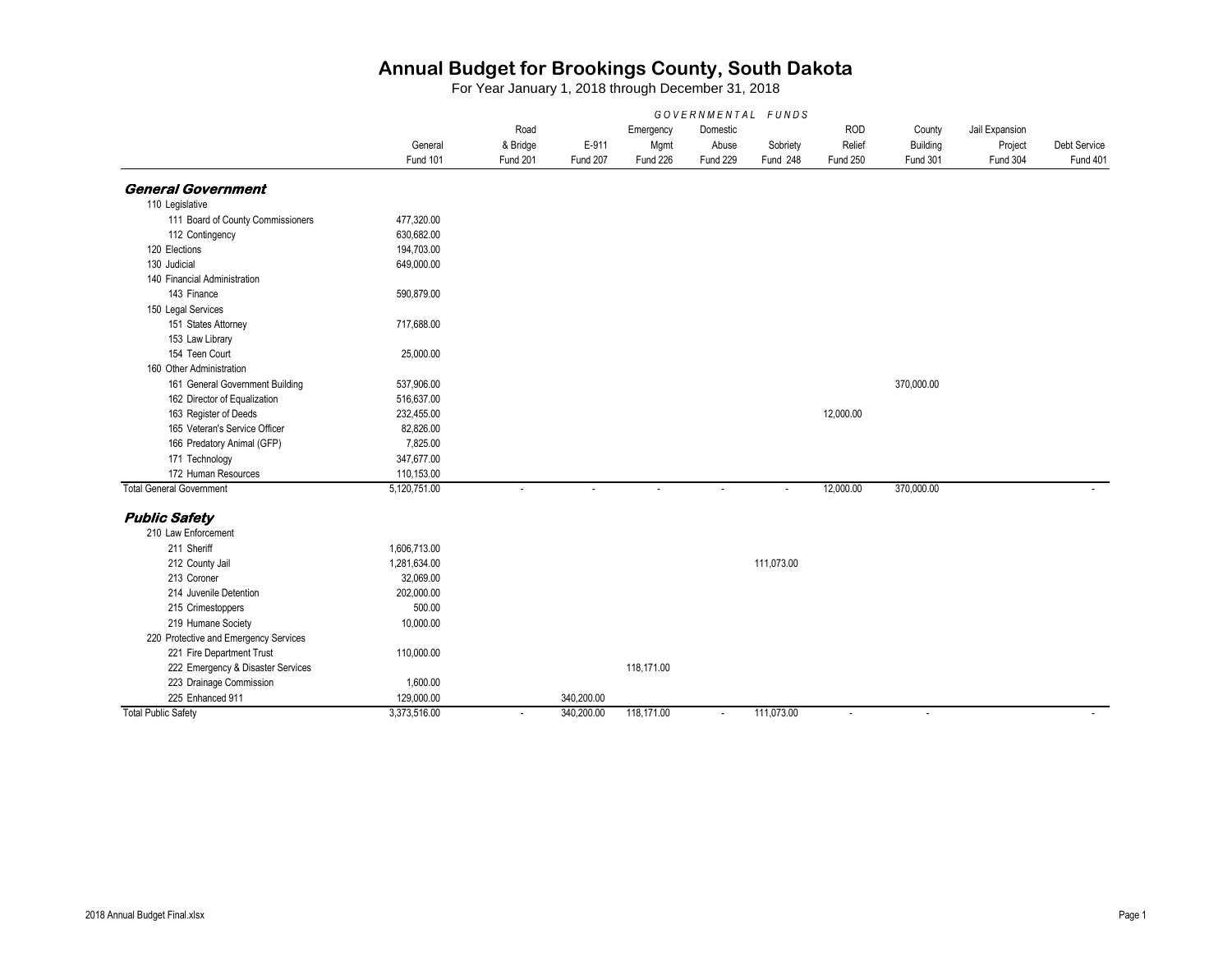|                                      | GOVERNMENTAL FUNDS          |                          |          |           |                          |          |                 |                 |                |              |
|--------------------------------------|-----------------------------|--------------------------|----------|-----------|--------------------------|----------|-----------------|-----------------|----------------|--------------|
|                                      |                             | Road                     |          | Emergency | Domestic                 |          | <b>ROD</b>      | County          | Jail Expansion |              |
|                                      | General                     | & Bridge                 | E-911    | Mgmt      | Abuse                    | Sobriety | Relief          | Building        | Project        | Debt Service |
|                                      | Fund 101                    | Fund 201                 | Fund 207 | Fund 226  | Fund 229                 | Fund 248 | <b>Fund 250</b> | <b>Fund 301</b> | Fund 304       | Fund 401     |
| <b>Public Works</b>                  |                             |                          |          |           |                          |          |                 |                 |                |              |
| 310 Highways and Bridges             |                             |                          |          |           |                          |          |                 |                 |                |              |
| 311 Highway                          |                             | 7,244,404.00             |          |           |                          |          |                 |                 |                |              |
| <b>Total Public Works</b>            | $\mathcal{L}_{\mathcal{A}}$ | 7,244,404.00             | ÷,       |           | $\blacksquare$           | $\sim$   |                 | $\sim$          |                |              |
| <b>Health and Welfare</b>            |                             |                          |          |           |                          |          |                 |                 |                |              |
| 410 Economic Assistance              |                             |                          |          |           |                          |          |                 |                 |                |              |
| 411 Welfare                          | 247,580.00                  |                          |          |           |                          |          |                 |                 |                |              |
| 420 Health Assistance                |                             |                          |          |           |                          |          |                 |                 |                |              |
| 416 Food Pantry                      | 6,000.00                    |                          |          |           |                          |          |                 |                 |                |              |
| 421 Community Health                 | 66,001.00                   |                          |          |           |                          |          |                 |                 |                |              |
| 423 Hospital Funding                 |                             |                          |          |           |                          |          |                 |                 |                |              |
| 427 Women, Infants, & Children (WIC) | 19,719.00                   |                          |          |           |                          |          |                 |                 |                |              |
| 430 Social Services                  |                             |                          |          |           |                          |          |                 |                 |                |              |
| 432 Bkgs Area Transit Authority      | 55,000.00                   |                          |          |           |                          |          |                 |                 |                |              |
| 433 Community Action                 | 12,738.00                   |                          |          |           |                          |          |                 |                 |                |              |
| 434 Domestic Abuse                   | 45,000.00                   |                          |          |           | 12,000.00                |          |                 |                 |                |              |
| 439 211 Call Center                  | 2,500.00                    |                          |          |           |                          |          |                 |                 |                |              |
| 440 Mental Health Services           |                             |                          |          |           |                          |          |                 |                 |                |              |
| 441 Behavioral Health                | 85,000.00                   |                          |          |           |                          |          |                 |                 |                |              |
| 442 ADVANCE                          | 35,000.00                   |                          |          |           |                          |          |                 |                 |                |              |
| 444 ECBHCD                           | 55,000.00                   |                          |          |           |                          |          |                 |                 |                |              |
| <b>Total Health and Welfare</b>      | 629,538.00                  |                          |          |           | 12,000.00                |          |                 |                 |                |              |
| <b>Culture and Recreation</b>        |                             |                          |          |           |                          |          |                 |                 |                |              |
| 510 Culture                          |                             |                          |          |           |                          |          |                 |                 |                |              |
| 511 Public Library                   | 23,450.00                   |                          |          |           |                          |          |                 |                 |                |              |
| 512 Historical Museum                | 5,000.00                    |                          |          |           |                          |          |                 |                 |                |              |
| 521 Boys & Girls Club                |                             |                          |          |           |                          |          |                 |                 |                |              |
| 526 Youth Mentoring Program          | 5,000.00                    |                          |          |           |                          |          |                 |                 |                |              |
| 520 Recreation                       |                             |                          |          |           |                          |          |                 |                 |                |              |
| 525 Senior Companion                 | 2,300.00                    |                          |          |           |                          |          |                 |                 |                |              |
| 528 Outdoor Adventure Center         | 275,967.00                  |                          |          |           |                          |          |                 |                 |                |              |
| <b>Total Culture and Recreation</b>  | 311,717.00                  | $\overline{\phantom{a}}$ | $\sim$   | $\sim$    | $\overline{\phantom{a}}$ |          |                 | $\sim$          |                |              |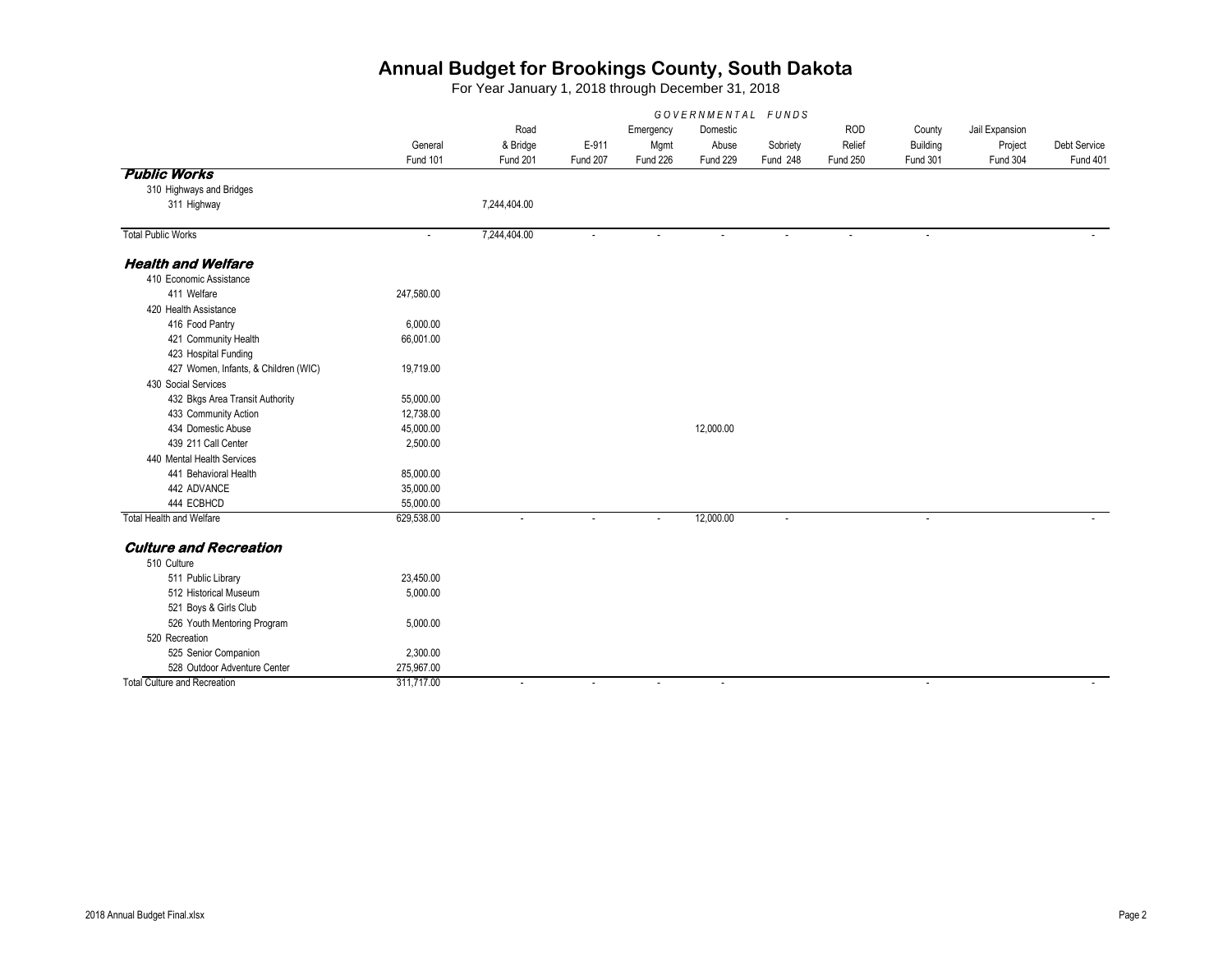|                                                | GOVERNMENTAL FUNDS |                          |            |            |           |            |                 |                             |                |              |  |
|------------------------------------------------|--------------------|--------------------------|------------|------------|-----------|------------|-----------------|-----------------------------|----------------|--------------|--|
|                                                |                    | Road                     |            | Emergency  | Domestic  |            | <b>ROD</b>      | County                      | Jail Expansion |              |  |
|                                                | General            | & Bridge                 | E-911      | Mgmt       | Abuse     | Sobriety   | Relief          | Building                    | Project        | Debt Service |  |
|                                                | Fund 101           | Fund 201                 | Fund 207   | Fund 226   | Fund 229  | Fund 248   | <b>Fund 250</b> | Fund 301                    | Fund 304       | Fund 401     |  |
| <b>Conservation of Natural Resources</b>       |                    |                          |            |            |           |            |                 |                             |                |              |  |
| 610 Soil Conservation                          |                    |                          |            |            |           |            |                 |                             |                |              |  |
| 611 4-H                                        | 158,513.00         |                          |            |            |           |            |                 |                             |                |              |  |
| 612 Soil Conservation                          | 25,000.00          |                          |            |            |           |            |                 |                             |                |              |  |
| 615 Weed Control                               | 312,277.00         |                          |            |            |           |            |                 |                             |                |              |  |
| 625 Wetland                                    |                    |                          |            |            |           |            |                 |                             |                |              |  |
| <b>Total Conservation of Natural Resources</b> | 495,790.00         |                          |            |            |           |            |                 |                             |                |              |  |
| <b>Urban and Economic Development</b>          |                    |                          |            |            |           |            |                 |                             |                |              |  |
| 710 Urban Development                          |                    |                          |            |            |           |            |                 |                             |                |              |  |
| 711 Planning & Zoning                          | 197,024.00         |                          |            |            |           |            |                 |                             |                |              |  |
| 712 First District Planning                    | 42,894.00          |                          |            |            |           |            |                 |                             |                |              |  |
| 720 Economic Development                       |                    |                          |            |            |           |            |                 |                             |                |              |  |
| 721 Economic Development                       | 65,000.00          |                          |            |            |           |            |                 |                             |                |              |  |
| 729 Other Economic Development                 | 600.00             |                          |            |            |           |            |                 |                             |                |              |  |
| Total Urban and Economic Development           | 305,518.00         | $\overline{\phantom{a}}$ |            |            |           |            |                 |                             |                |              |  |
| Intergovernmental Expenditures                 |                    |                          |            |            |           |            |                 |                             |                |              |  |
| 750 Wheel Tax to Townships/Cities              |                    | 125,000.00               |            |            |           |            |                 |                             |                |              |  |
| <b>Total Debt Service</b>                      | ÷,                 | 125,000.00               |            | $\sim$     |           |            |                 | $\mathcal{L}_{\mathcal{A}}$ |                |              |  |
| <b>Debt Service</b>                            |                    |                          |            |            |           |            |                 |                             |                |              |  |
| 810 Principal                                  |                    |                          |            |            |           |            |                 | 121,648.00                  |                |              |  |
| 820 Bond Interest Payments                     |                    |                          |            |            |           |            |                 |                             |                | 500,000.00   |  |
| <b>Total Debt Service</b>                      | ÷.                 |                          |            |            |           |            |                 | 121,648.00                  |                | 500,000.00   |  |
| <b>Capital Outlay</b>                          |                    |                          |            |            |           |            |                 |                             |                |              |  |
| 890 Building Project                           |                    |                          |            |            |           |            |                 |                             | 7,400,000.00   |              |  |
| <b>Total Capital Outlay</b>                    | ÷                  |                          |            |            |           |            |                 |                             | 7,400,000.00   |              |  |
|                                                |                    |                          |            |            |           |            |                 |                             |                |              |  |
| <b>Other Uses</b>                              |                    |                          |            |            |           |            |                 |                             |                |              |  |
| 910 Other Financing Uses                       |                    |                          |            |            |           |            |                 |                             |                |              |  |
| 911 Operating Transfers Out                    |                    |                          |            |            |           |            |                 |                             |                |              |  |
| County Building Fund                           | 177,043.00         |                          |            |            |           |            |                 |                             |                |              |  |
| <b>Emergency Management</b>                    | 74,071.00          |                          |            |            |           |            |                 |                             |                |              |  |
| Hwy & Bridge 201                               | 3,000,000.00       |                          |            |            |           |            |                 |                             |                |              |  |
| ROD Relief Fund                                |                    |                          |            |            |           |            |                 |                             |                |              |  |
| Jail Expansion Project Fund                    |                    |                          |            |            |           |            |                 |                             |                |              |  |
| <b>Total Other Uses</b>                        | 3,251,114.00       |                          |            |            |           |            |                 |                             |                |              |  |
| <b>Total Appropriations</b>                    | 13.487.944.00      | 7.369.404.00             | 340.200.00 | 118.171.00 | 12.000.00 | 111,073.00 | 12.000.00       | 491.648.00                  | 7.400.000.00   | 500.000.00   |  |
|                                                |                    |                          |            |            |           |            |                 |                             |                |              |  |